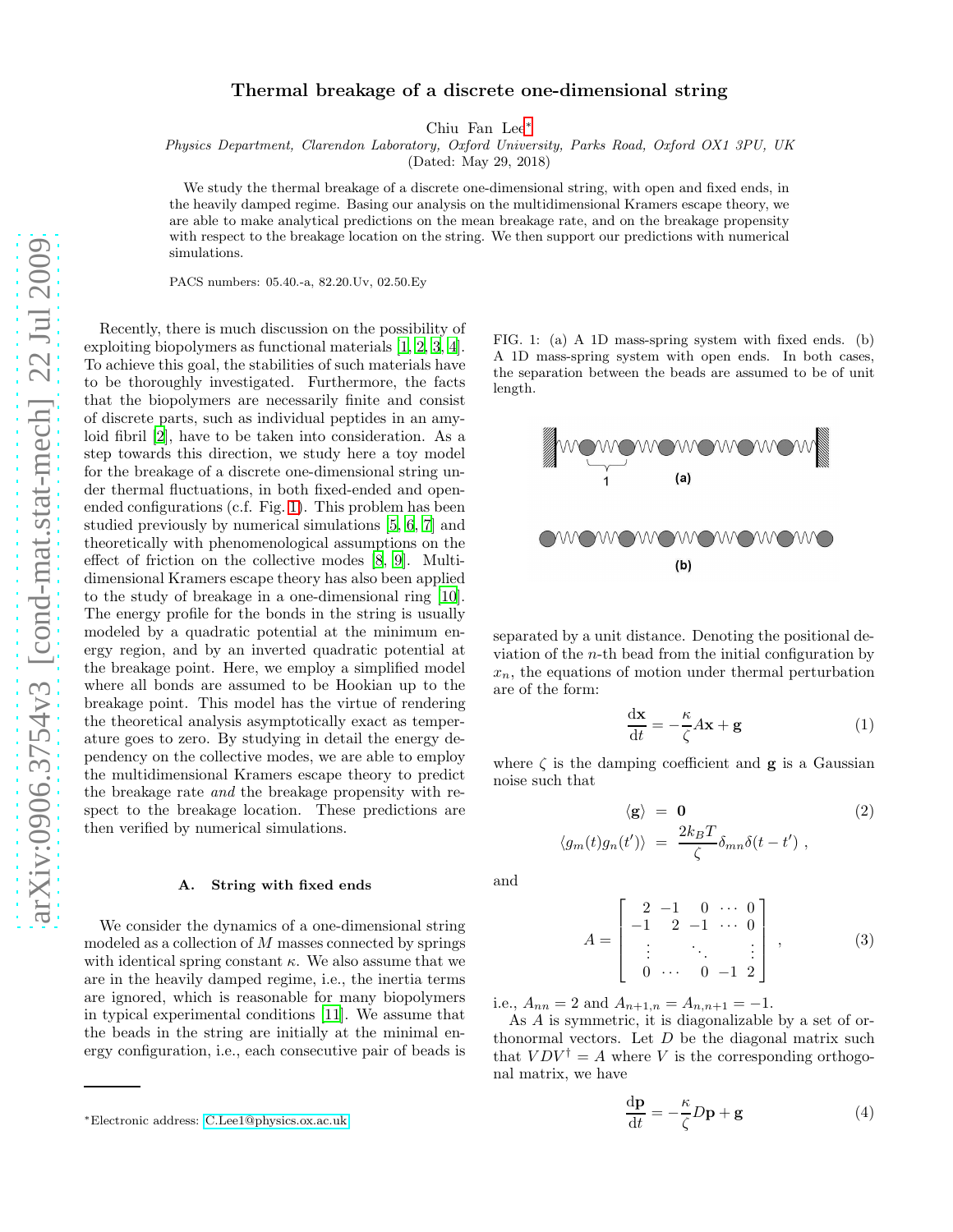where  $\mathbf{p} = V^{\dagger} \mathbf{x}$  and the thermal perturbation term **g** remains the same since  $V$  is an orthogonal matrix. The diagonal elements of D are

$$
\lambda_s = 2 \left[ 1 - \cos \frac{\pi s}{M+1} \right] \tag{5}
$$

and the entries in V are:

$$
V_{ns} = C \sin \frac{\pi s n}{M+1} . \tag{6}
$$

In the above equation,  $C = \sqrt{2/(M+1)}$  is the normalization factor so that  $\sum_n V_{ns}^2 = 1$  for all s (c.f. Appendix [A 1\)](#page-4-0).

The extension/contraction of the *n*-th spring (designating the spring before the  $n$ -th bead) is given by:

$$
e_1 = [V\mathbf{p}]_1 \tag{7}
$$

$$
e_n = [V\mathbf{p}]_n - [V\mathbf{p}]_{n-1} \tag{8}
$$

$$
e_{M+1} = [V\mathbf{p}]_M - [V\mathbf{p}]_{M-1} , \qquad (9)
$$

or in matrix notation,

$$
\mathbf{e} = W\mathbf{p} \tag{10}
$$

where W is a matrix of dimension  $(M+1) \times M$  such that

<span id="page-1-1"></span>
$$
W_{1s} = V_{1s}
$$
  
\n
$$
W_{ns} = V_{ns} - V_{n-1,s} \quad , \quad 1 < n \le M
$$
  
\n
$$
W_{M+1,s} = V_{M,s} \quad . \tag{11}
$$

We are interested in the Mean First Breakage Time (MFBT) defined as:

$$
\tau = \inf_{t} \left\{ t > 0 \mid \max_{n} \{|e_n(t)|\} > b \right\}.
$$
 (12)

In physical terms, we are to find the average waiting time before any of the  $e_n$  is extended or contracted by an amount b where  $b < 1$  [\[16](#page-5-11)]. The above problem is equivalent to a multi-dimensional Kramers escape problem [\[12,](#page-5-12) [13\]](#page-5-13), and we will employ the formalism developed in [\[14](#page-5-14)] for our analysis.

In terms of the normal modes  $\{p\}$ , the total energy corresponding to the entire string is

$$
U(\mathbf{p}) = \frac{\kappa}{2} \sum_{s} \lambda_{s} p_{s}^{2} , \qquad (13)
$$

and the exit boundaries are defined by:

$$
\sum_{s} W_{ns} p_s = \pm b \quad , \quad \text{for } 1 \le n \le M + 1 . \tag{14}
$$

Our first task is to find the exit routes with the minimal energy. To do so, we employ the Lagrange multiplier method to minimize the following quantity with respect to p:

$$
U(\mathbf{p}) + z_n \left(\sum_s W_{ns} p_s \pm b\right) \quad , \quad \text{for } 1 \le n \le M+1 \tag{15}
$$

<span id="page-1-0"></span>FIG. 2: (Color online) Consider the case of having three beads connected by one black and one red spring. The energy profile in the p-space is depicted in the surface plot in the lower-left figure. Breakages of the black (red) spring correspond to the black (red) boundaries on the energy plot. A possible trajectory that leads to breaking the black spring is schematically depicted in white. The energy profile at the upper-right exit boundary is depicted in the lower-right figure. The MFBT is partly determined by the curvature of the potential energy at the exit point (c.f. Eq.  $(21)$ ).



where  $z_n$  is the corresponding Lagrange multiplier. The solution to this minimization problem is that for each  $n$ , there are two minimizing vectors,  $\hat{\mathbf{p}}^{(n)+}$  and  $\hat{\mathbf{p}}^{(n)-}$ , of the forms:

$$
\hat{p}_s^{(n)\pm} = \pm \frac{W_{ns}b}{\lambda_s} \left(\sum_s \frac{W_{ns}^2}{\lambda_s}\right)^{-1},\tag{16}
$$

such that the corresponding energy is:

$$
U(\hat{\mathbf{p}}^{(n)\pm}) = \frac{\kappa b^2}{2} \left( \sum_s \frac{W_{ns}^2}{\lambda_s} \right)^{-1} . \tag{17}
$$

Since (c.f. Appendix [A 2\)](#page-4-1)

$$
\sum_{s} \frac{W_{ns}^2}{\lambda_s} = \frac{M}{M+1} \quad , \quad 1 \le n \le M+1 \; , \tag{18}
$$

the minimal energy is the same for all  $n$ .

$$
U(\hat{\mathbf{p}}^{(n)\pm}) = \frac{\kappa b^2 (M+1)}{2M} \quad , \quad 1 \le n \le M+1 \ . \tag{19}
$$

As a result, there are  $2M + 2$  exit points at the boundary that correspond to the same energy. We will denote these exit points by  $\mathbf{Q}^{(k)}$ :

$$
Q_s^{(k)} = (\pm 1)^k \frac{W_{\lceil k/2 \rceil, s} b(M+1)}{\lambda_s M} \quad , \quad 1 \le k \le 2M + 2 \; . \tag{20}
$$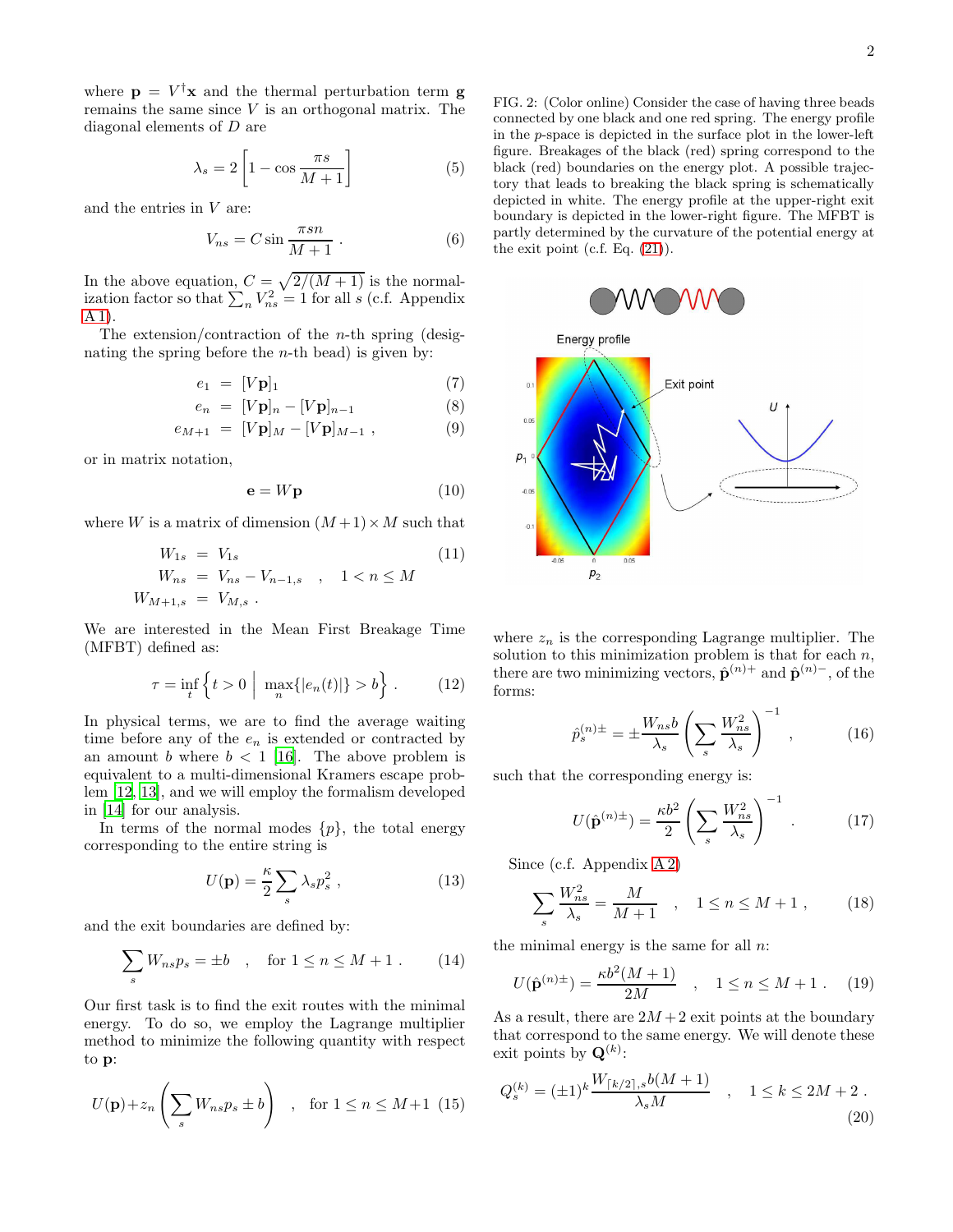In Fig. [2,](#page-1-0) we depict the energy profile and the corresponding exit points for the case of a three-bead system.

With the formalism developed in [\[14\]](#page-5-14), in the asymptotic limit of  $\kappa \to \infty$  (or equivalently,  $k_BT \to 0$ ), the MFBT can be expressed exactly as:

<span id="page-2-0"></span>
$$
\tau = \frac{\zeta \sqrt{2\pi k_B T}}{\phi_0^{1/2} \sum_{k=1}^{2M+2} \phi_k^{-1/2} |\kappa D \mathbf{Q}^{(k)}|} \tag{21}
$$

where

<span id="page-2-4"></span>
$$
\phi_0 = \det \left. \frac{\partial^2 U}{\partial p_r \partial p_s} \right|_{\mathbf{p} = \mathbf{0}} = \kappa^M \prod_s \lambda_s \tag{22}
$$

$$
\phi_{\bar{k}} = \left. \det \left. \frac{\partial^2 U}{\partial \hat{p}_r \partial \hat{p}_s} \right|_{\mathbf{p} = \mathbf{Q}^{(k)}} \quad , \quad 1 \le r, s \le M - 1 \tag{23}
$$

with  $\hat{p}_r(1 \leq r \leq M-1)$  being a set of basis that are perpendicular to the direction of the k-th exit route, i.e., they are perpendicular to the direction  $(W_{\lceil k/2 \rceil,1}, \ldots, W_{\lceil k/2 \rceil,M})$ . In other words,  $\phi_0$  corresponds to the Hessian of the potential energy at the origin, and  $\phi_{\bar{k}}$  corresponds to the Hessian of the potential energy within the hyperplane that has its normal pointing along the k-th exit route. Note also that physically,  $|\kappa D \mathbf{Q}^{(k)}|$ corresponds to the magnitude of the potential energy's gradient at the k-th exit point [\[14](#page-5-14)].

In Appendix [A 3](#page-4-2) (Eq.  $(24)$ ) and Appendix [A 5](#page-4-3) (for Eqs.  $(25)$  and  $(26)$ , we argue that

<span id="page-2-1"></span>
$$
\left|\frac{\kappa}{\zeta}D\mathbf{Q}^{(k)}\right| = \begin{cases} \frac{(M+1)\kappa b}{\zeta M}, & k = 1, 2, 2M+1, 2M+2\\ \frac{\sqrt{2}(M+1)\kappa b}{\zeta M}, & \text{otherwise} \end{cases}
$$
\n
$$
\phi_0 = \kappa^M(M+1)
$$
\n(25)

$$
\phi_{\bar{k}} = \begin{cases} \kappa^{M-1}M, & k = 1, 2, 2M + 1, 2M + 2, \\ \kappa^{M-1}M/2, & \text{otherwise} \end{cases}
$$

Substituting the above quantities to Eq. [\(21\)](#page-2-0), we arrive at the following prediction for the MFBT:

$$
\tau = \sqrt{\frac{\pi k_B T M}{8(M+1)}} \frac{\zeta}{\kappa^{3/2} b(M+1)} \exp\left[\frac{(M+1)\kappa b^2}{2k_B T M}\right].
$$
\n(27)

Fig. [3](#page-2-2) demonstrated that the convergence of the numerical results to the analytical predictions as  $\kappa$  increases.

Besides the MFBT, this formalism is also capable of predicting the propensity for breakage with respect to the location of the spring in the string. According to Eq. 5.1 in [\[14](#page-5-14)], the probability of breakage at the *n*-th segment is given by:

<span id="page-2-3"></span>
$$
Pr(n) = \frac{2\phi_{\bar{k}}^{-1/2} |\kappa D \mathbf{Q}^{(n)} / \zeta|}{\sum_{k=1}^{2M+2} \phi_{\bar{k}}^{-1/2} |\kappa D \mathbf{Q}^{(k)} / \zeta|}
$$
(28)

$$
= \begin{cases} 1/(2M) & , & n=1, M+1 \\ 1/M & , & \text{otherwise} \end{cases}
$$
 (29)

This signifies that the breakage propensity is uniform for all springs except for the two extremal springs, which

<span id="page-2-2"></span>FIG. 3: (Color online) Breakage events for the fixed-ended string. Upper plot: The ratios of the MFBT from simulations vs. the MFBT from theory. Each marker represents 1000 samples. The parameters are:  $\zeta = 10$ ,  $k_BT = 1$  and  $b =$ 0.1. Lower plot: The breakage frequency with respect to the breakage location for the case of  $M = 8$  with the combined data from the cases of  $\kappa = 1600, 1800, 2000$ .



break half as frequently as the springs in the middle. Fig. [3](#page-2-2) shows that the analytical predictions are in good agreement with simulations. Physically, the fact that the extremal springs break half as frequently may be seen from the fact that they are connected to the rigid wall on one side and so they are subjected to about half the amount of thermal fluctuations.

### B. Strings with open ends

For an open-ended string as depicted in Fig. [1b](#page-0-1), the equations of motions are governed by:

$$
\frac{d\hat{x}_1}{dt} = \hat{x}_2 - \hat{x}_1 - 1 + \hat{g}_1
$$
(30)  

$$
\frac{d\hat{x}_n}{dt} = \hat{x}_{n+1} - 2\hat{x}_n + \hat{x}_{n-1} + \hat{g}_n , \quad 1 < n < M
$$
  

$$
\frac{d\hat{x}_M}{dt} = \hat{x}_{M-1} - \hat{x}_M + 1 + \hat{g}_M
$$

where  $\hat{x}_n(t=0) = n$  and **g** is as defined in Eq. [\(2\)](#page-0-2). We now let

$$
x_n = \hat{x}_n + \frac{M-1}{2} - n + 1 - \frac{1}{M} \sum_n \hat{x}_n , \qquad (31)
$$

i.e., these new coordinates are defined in relation to the center of mass of the string. With these transformations, the equations of motion become

$$
\frac{\mathrm{d}\mathbf{x}}{\mathrm{d}t} = -\frac{\kappa}{\zeta}A\mathbf{x} + \mathbf{g}
$$
 (32)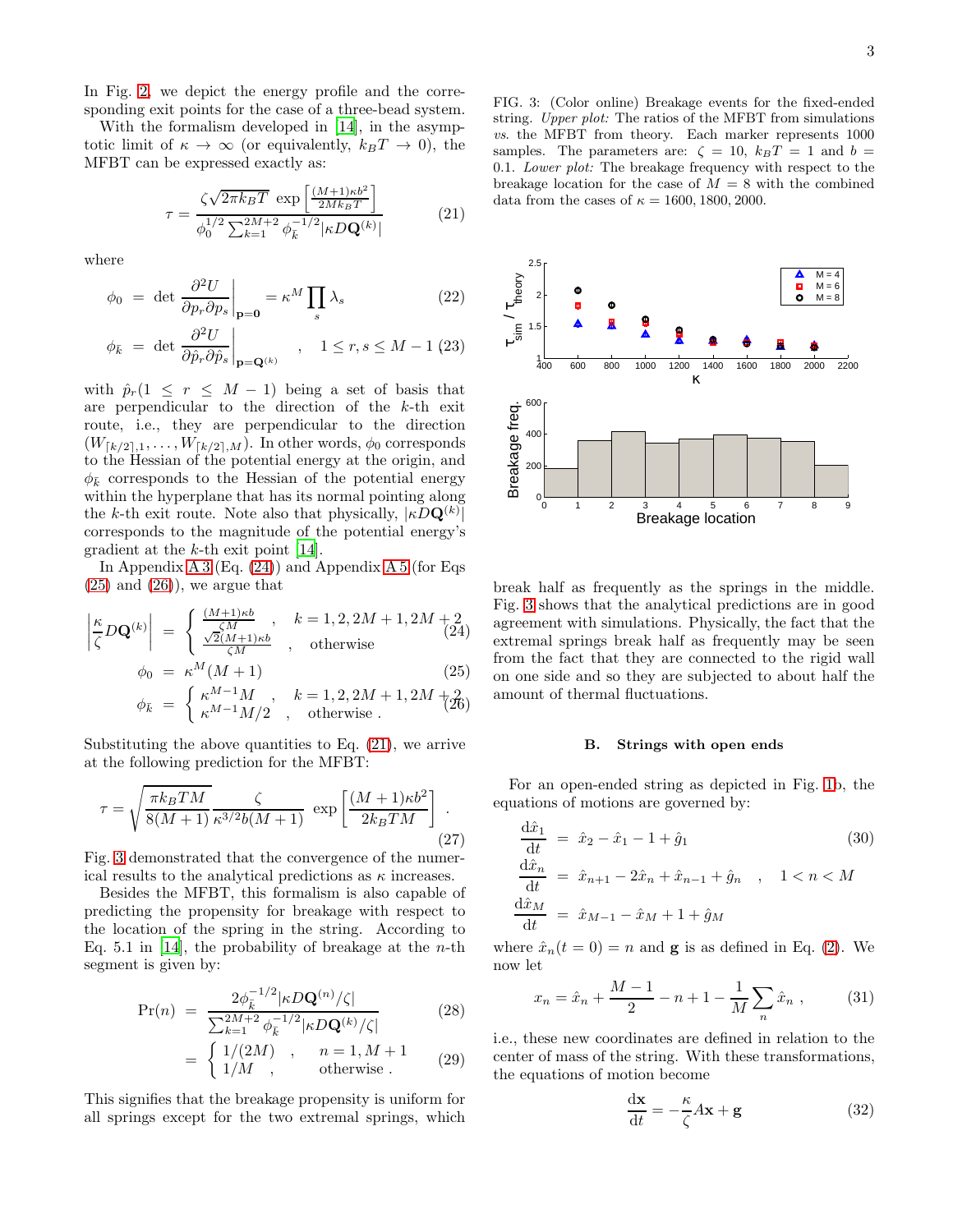<span id="page-3-0"></span>FIG. 4: (Color online) Breakage events for the opened-ended string. Upper plot: The ratios of the MFBT from simulations vs. the MFBT from theory. Each marker represents 1000 samples. The parameters are:  $\zeta = 10$ ,  $k_BT = 1$  and  $b =$ 0.1. Lower plot: The breakage frequency with respect to the breakage location for the case of  $M = 8$  with the combined data from the cases of  $\kappa = 2000, 2200, 2400$ .



where

<span id="page-3-1"></span>
$$
A = \begin{bmatrix} 1 & -1 & 0 & \cdots & 0 \\ -1 & 2 & -1 & \cdots & 0 \\ \vdots & & \ddots & & \vdots \\ 0 & \cdots & 0 & -1 & 1 \end{bmatrix}
$$
 (33)

with  $g$  remains the same as in Eq.  $(2)$ .

With  $VDV^{\dagger} = A$ , the diagonal elements of D are

$$
\lambda_s = 2 \left[ 1 - \cos \frac{\pi (s - 1)}{M} \right] \tag{34}
$$

and  $V$  is now defined by

$$
V_{ns} = C \cos \frac{\pi (n - 1/2)(s - 1)}{M} \,. \tag{35}
$$

In the above equation,  $C = \sqrt{2/(M+1)}$  is again the normalization factor as in the case of fixed-ended string. The proof for this statement is similar to that presented in Appendix [A 1](#page-4-0) and is thus omitted.

Note that the first normal mode,  $p_1$ , corresponds to all beads moving in unison and is thus of no interest in terms of breakage events. We will therefore omit this mode in subsequent discussion. In other words, we will only consider the set of normal modes  $\{p_s : 2 \le s \le M\}.$ 

As in the previous section, we are interested in the extension/contraction given by:

$$
\mathbf{e} = W\mathbf{p} \tag{36}
$$

where W is a matrix of dimension  $(M-1) \times (M-1)$ such that

$$
W_{ns} = V_{s,n+1} - V_{s,n} \quad , \quad 1 \le n < M, \ 2 \le s \le M \quad (37)
$$

Here, we have again

$$
\sum_{s=2}^{M} \frac{W_{ns}^2}{\lambda_s} = 1 \quad , \quad 1 \le n \le M - 1 \; . \tag{38}
$$

For an open-ended string, Eqs [\(24\)](#page-2-1), [\(25\)](#page-2-1) and [\(26\)](#page-2-1) in the previous section are modified to:

$$
\left| \kappa D \mathbf{Q}^{(k)} \right| = \sqrt{2} \kappa b \tag{39}
$$

$$
\phi_0 = \kappa^{M-1} M \tag{40}
$$

$$
\phi_{\bar{k}} = \kappa^{M-2} \frac{M}{2} \,. \tag{41}
$$

The demonstrations of the above equalities are very similar to those presented in Appendix [A 3,](#page-4-2) [A 4](#page-4-4) and [A 5](#page-4-3) are therefore omitted.

Employing Eq. [\(21\)](#page-2-0), we arrive at the following asymptotic (as  $\kappa \to \infty$ ) prediction for the MFBT

$$
\tau = \sqrt{\frac{\pi k_B T}{8}} \frac{\zeta}{\kappa^{3/2} b(M-1)} e^{\kappa b^2 / 2k_B T} . \tag{42}
$$

This prediction is in good agreement with simulations as shown in Fig. [4.](#page-3-0) Note also that according to this calculation, the breakage rate of an open-ended string is the same as that of a fixed-ended string when  $M \gg 1$ .

Since  $\phi_{\bar{k}}$  and  $\left|\kappa D\mathbf{Q}^{(k)}\right|$  are identical for all k, Eq. [\(28\)](#page-2-3) predicts that all the springs are broken with equal frequency. In other words, contrary to the case of an fixedended string, we would expect a flat distribution of breakage frequencies across the string, which is indeed shown to be the case by simulations (c.f. Fig. [4\)](#page-3-0). This result may be expected as, unlike in the case of a string with fixed ends, the extremal springs here are again connecting two fluctuating beads. We therefore expect that their breakage frequencies would be similar to those for the springs in the middle of the chain.

In summary, we have investigated analytically the breakage rate for an 1D string under thermal fluctuation in the heavily damped regime. Our approach is based on the theory of the multi-dimensional Kramers escape problem, and we have supported our analytical predictions with numerical simulations.

### Acknowledgments

The author thanks the Glasstone Trust (Oxford) and Jesus College (Oxford) for financial support.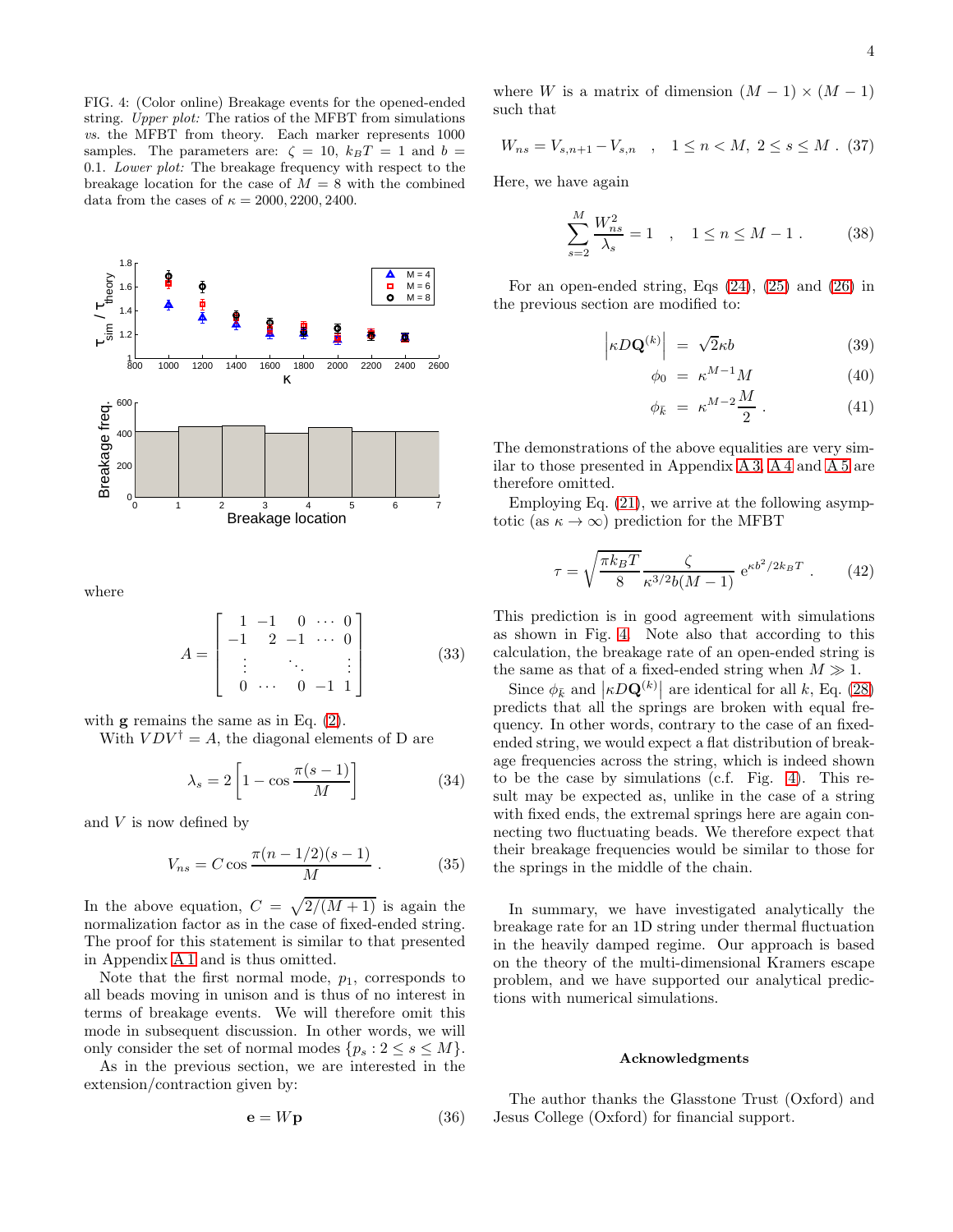## APPENDIX A: PROOFS OF VARIOUS IDENTITIES

<span id="page-4-0"></span>1. Claim: 
$$
C^2 = 2/(M+1)
$$

By definition:

<span id="page-4-5"></span>
$$
C^{-2} = \sum_{s} \sin^2 \frac{\pi s n}{M+1}
$$
 (A1)

$$
= \frac{1}{2} \sum_{s=1}^{M} \left( 1 - \cos \frac{2\pi n s}{M+1} \right) \tag{A2}
$$

$$
= \frac{M+1}{2} - \frac{1}{2} \sum_{s=0}^{M} \cos \frac{2\pi ns}{M+1}
$$
 (A3)

where the second term in Eq. [\(A3\)](#page-4-5) is zero as the negative terms cancel the positive terms exactly.

<span id="page-4-1"></span>2. Claim: 
$$
\sum_{s} \frac{W_{ns}^2}{\lambda_s} = 1 \text{ for all } n
$$

For  $n = 1$ , we have

$$
\sum_{s} \frac{W_{ns}^2}{\lambda_s} = \frac{C^2}{2} \sum_{s=1}^{M} \frac{\sin^2(\pi s/(M+1))}{[1 - \cos(\pi s/(M+1))]}
$$
 (A4)  
= 
$$
\frac{C^2}{2} \sum_{s} [1 + \cos(\pi s/(M+1))]
$$
 (A5)

$$
= \frac{M}{M+1} \,. \tag{A6}
$$

The case for  $n = M$  follows similarly.

If *n* is not 1 or  $M, \sum_s$  $\frac{W_{ns}^2}{\lambda_s}$  is by definition:

$$
\frac{C^2}{2} \sum_{s=1}^{M} \frac{[\sin(\pi s n/(M+1)) - \sin(\pi s (n-1)/(M+1))]^2}{1 - \cos(\pi s/(M+1))}
$$
  
=  $C^2 \sum_{s} \frac{\cos^2(\pi s (2n-1)/(2M+2)) \sin^2(\pi s/(2M+2))}{\sin^2(\pi s/(2M+2))}$   
=  $C^2 \sum_{s} \cos^2 \frac{\pi s (2n-1)}{2M+2}$   
=  $\frac{M}{M+1} + \frac{C^2}{2} \sum_{s} \cos \frac{\pi s (2n-1)}{M+1}$ 

as the second term in the last equality is zero.

# <span id="page-4-2"></span>3. Claim:  $\sum_{s} W_{ns}^2$  equals 1 for  $n = 1, M + 1$  and equals 2 otherwise

Firstly we prove that  $\sum_{s} W_{ns}^2$  is 1 for  $n = 1, M+1$  and is 2 otherwise. The fact that  $\sum_{s} W_{ns}^2 = 1$  for  $n = 1, M+1$ follows immediately from Eqs [11.](#page-1-1) For  $n \neq 1, M + 1$ , We have

$$
\sum_{s} W_{ns}^{2} = C^{2} \sum_{s} \left[ \sin \frac{\pi sn}{M+1} - \sin \frac{\pi s (n-1)}{M+1} \right]^{2} (A7)
$$
  
=  $2 - 2C^{2} \sum_{s} \sin \frac{\pi sn}{M+1} \sin \frac{\pi s (n-1)}{M+1}$   
=  $2 + C^{2} \sum_{s} \left[ \cos \frac{\pi s (2n-1)}{M+1} - \cos \frac{\pi s}{M+1} \right]$   
= 2.

## <span id="page-4-4"></span>4. Computations for  $\phi_0$

By Eq. [\(22\)](#page-2-4),

$$
\phi_0 = \kappa^M \prod_{s=1}^M \lambda_s \tag{A8}
$$

$$
= (2\kappa)^M \prod_{s=1}^M \left[ 1 - \cos \frac{\pi s}{M+1} \right] \tag{A9}
$$

$$
= (4\kappa)^M \left[ \prod_{s=1}^M \sin \frac{\pi s}{2(M+1)} \right]^2 \tag{A10}
$$

$$
= \kappa^M(M+1) \tag{A11}
$$

where the last equality follows from the identity in [\[15](#page-5-15)].

#### <span id="page-4-3"></span>5. Computations for  $\phi_{\bar{k}}$

By rotating the basis, we have a new coordinates,  $\mathbf{y} = (y_1, \ldots, y_M)$ , such that the direction  $(0, \ldots, 0, 1)$ corresponds to the direction that is normal to the exit boundary at the k-th exit point. Let us denote the orthogonal matrix that transforms from this new set of basis back to the  $p$ -space by  $R$ . In particular, we have

$$
R_{sM} = \frac{W_{ks}}{\sqrt{\sum_{s} W_{ks}^2}} \tag{A12}
$$

Note that one way to obtain the rest of the matrix elements in  $R$  is to employ the Gram-Schmidt process.

In terms of this new coordinates, the potential energy is:

$$
U(\mathbf{y}) = \frac{\kappa}{2} \mathbf{p}^T D \mathbf{p}
$$
 (A13)

$$
= \frac{\kappa}{2} \mathbf{y}^T R^T D R \mathbf{y} \tag{A14}
$$

Restricting to the first  $M-1$  dimensions,  $\phi_{\bar{k}}$  is defined as:

$$
\phi_{\bar{k}} = \det\left( [R^T D R]_{1 \le r, s \le M-1} \right). \tag{A15}
$$